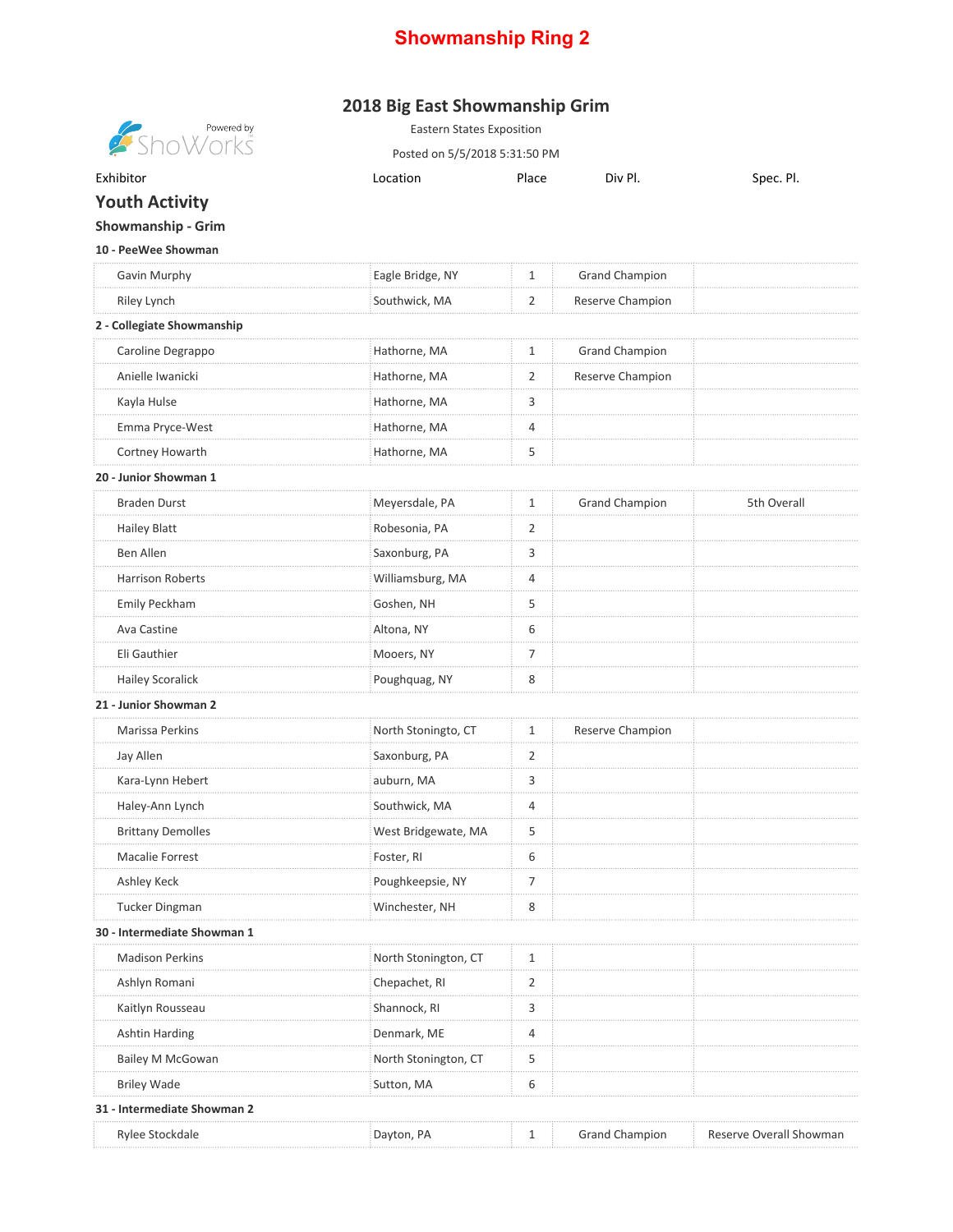| Exhibitor                   | Location            | Place          | Div Pl.          | Spec. Pl.   |
|-----------------------------|---------------------|----------------|------------------|-------------|
| Victoria Briggs             | Sullivan, NH        | $\overline{2}$ |                  |             |
| Kamryn Forrest              | Foster, RI          | 3              |                  |             |
| Luke Winslow                | Weare, NH           | $\overline{4}$ |                  |             |
| Becca Syme                  | Broad Brook, CT     | 5              |                  |             |
| Ashley Peckham              | Goshen, NH          | 6              |                  |             |
| Emily Connolly              | Leicester, ma       | 7              |                  |             |
| 32 - Intermediate Showman 3 |                     |                |                  |             |
| Ashlee Demolles             | West Bridgewate, MA | $\mathbf{1}$   |                  |             |
| <b>Gregory Harding</b>      | Denmark, ME         | 2              |                  |             |
| Carmella Hall               | Winchester, NH      | 3              |                  |             |
| Gabby Vargas-Blanchard      | North Granby, CT    | 4              |                  |             |
| Lily Dias                   | Norton, MA          | 5              |                  |             |
| 33 - Intermediate Showman 4 |                     |                |                  |             |
| Alyissa Courville           | Sutton, MA          | $\mathbf{1}$   |                  |             |
| Daniel Romani               | Chepachet, RI       | 2              |                  |             |
| Lee Ammons                  | Wellesley, MA       | 3              |                  |             |
| Skye Korroch                | Bedford, MA         | 4              |                  |             |
| Ella Reynolds               | Marshfield, MA      | 5              |                  |             |
| <b>Brendan Scoralick</b>    | Poughquag, NY       | 6              |                  |             |
| Grant Weinmann              | Greendell, NJ       | 7              |                  |             |
| Alexis Washburn             | Elmira, NY          | 8              |                  |             |
| 34 - Intermediate Showman 5 |                     |                |                  |             |
| Olivia Oatley               | Exeter, RI          | $\mathbf{1}$   | Reserve Champion | 4th Overall |
| Brianna Jones               | Eagle Bridge, NY    | 2              |                  |             |
| Brittani Burke              | South Windsor, CT   | 3              |                  |             |
| James Hicks                 | Rhinebeck, ny       | 4              |                  |             |
| Abigail Billing             | Greendell, NJ       | 5              |                  |             |
| Steven Pampreen             | Marlborough, CT     | 6              |                  |             |
| Nicole Renzi-Lavigne        | foster, RI          | 7              |                  |             |
| Wyatt Keck                  | Poughkeepsie, NY    | 8              |                  |             |
| 40 - Senior Showman 1       |                     |                |                  |             |
| Denver Bolton               | Lansdowne, On       | $\mathbf{1}$   |                  |             |
| Sophia Romani               | Chepachet, RI       | 2              |                  |             |
| Sam Dykstra                 | Sutton, MA          | 3              |                  |             |
| Jackie May                  | Dennis, MA          | 4              |                  |             |
| Joseph Laflamme             | Granby, CT          | 5              |                  |             |
| Nathan Hay                  | Carlisle, NY        | 6              |                  |             |
| 41 - Senior Showman 2       |                     |                |                  |             |
| Olivia Briggs               | Sullivan, NH        | 1              |                  |             |
| Mariah Tewell               | Artemas, PA         | 2              |                  |             |
| <b>Emily Mullen</b>         | Dighton, MA         | 3              |                  |             |